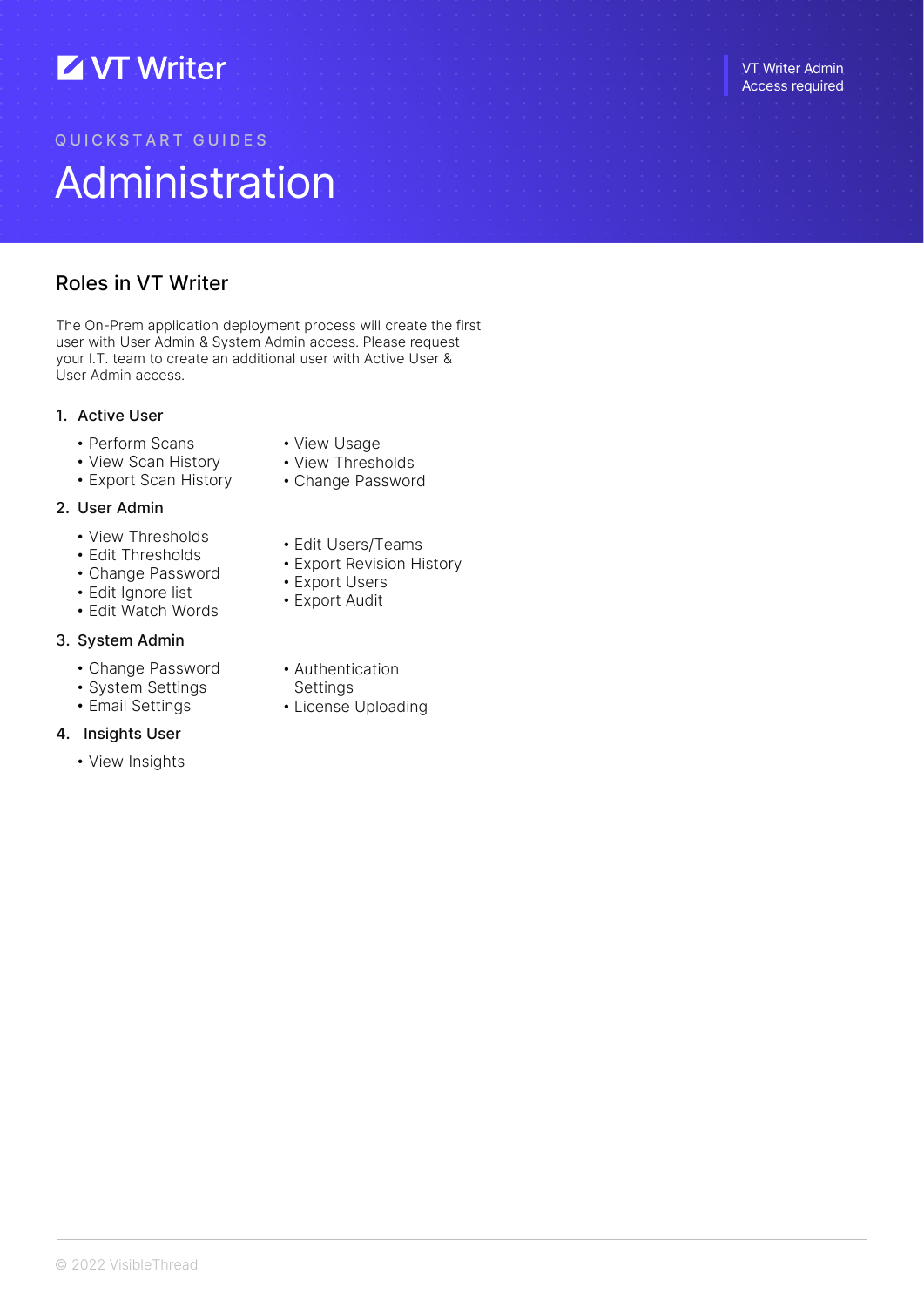## Password reset by Admin

Log into VT Writer with your credentials.

- 1. Click on the "Administration" button on the sidebar
- 2. The Account Administration window is shown in the browser
- 3. Locate the user needing a password reset
- 4. Click on the "Edit" button for the user
- 5. Set "New Password" and "Repeat new password"
- 6. Click "Confirm"
- 7. Send an email to the user with the password you set
- 8. Recommend the user changes their password once logged in Steps to complete user password change below.



|                                               |                                                                  |             |               |           |              |     |      |      | <b>But the Broad</b><br>Texture | <b>ASSESSED</b> |           | Esigily        |
|-----------------------------------------------|------------------------------------------------------------------|-------------|---------------|-----------|--------------|-----|------|------|---------------------------------|-----------------|-----------|----------------|
| Action Liner Count 76 Licensed User Count 100 |                                                                  |             |               |           |              |     |      |      | <b>Team for</b>                 |                 |           | <b>Search</b>  |
| You can administer the following user         |                                                                  |             |               |           |              |     |      |      |                                 |                 |           |                |
| <b>Georgia T</b>                              | <b>Last Seen</b>                                                 | <b>Said</b> | Dock Scienced |           |              |     |      |      |                                 |                 |           |                |
| <b>Manager Manager Corp.</b>                  | mongeneral les                                                   |             | $\sim$        | - 23      |              | ×   | n    |      |                                 |                 | $\alpha$  | $\blacksquare$ |
| also and interest                             | 26 Sep 2021 22:54                                                | Admi Little |               |           |              |     |      |      |                                 |                 | $\sim$    | $\blacksquare$ |
| controlled the<br>$\cdots$                    | 24.00.2527.00.45 Engineering                                     |             |               |           |              |     |      |      |                                 |                 | The Court | $\cdot$        |
|                                               | · W.av (81212.035 Customer Society)                              |             | 520           | $\lambda$ | $\mathbf{u}$ | 158 | 1546 |      |                                 |                 | ٠         | $\blacksquare$ |
| the company and the com-                      | that how behind with the total distance between the transportion |             |               |           |              |     |      | - 27 | <b>CONTRACTOR</b>               | 14              |           |                |



# Password reset by User

Log into VT Writer with your credentials.

- 1. Click on the "Settings" button on the sidebar
- 2. The Settings window is shown in the browser
- 3. Select "User" from the side menu
- 4. User inputs
	- Old Password
	- New Password
	- Repeat New Password
- 5. Click "Save Changes"



| User lanore Watch \

| ------     | --------                                |
|------------|-----------------------------------------|
|            |                                         |
| <b>Ids</b> | <b>User Details</b>                     |
|            | User ID: 8214                           |
|            | Email: angus.mcdonogh@visiblethread.com |
|            | Usage Tier: Unlimited                   |
| st         | Start Date: Thu, 1 Aug 2019             |
|            | Change Password                         |
| Vords      |                                         |
|            | Old password                            |
|            |                                         |
|            | New password                            |
|            | Repeat new password                     |
|            |                                         |
|            |                                         |
|            |                                         |
|            |                                         |
|            | <b>Save Changes</b>                     |
|            |                                         |
|            |                                         |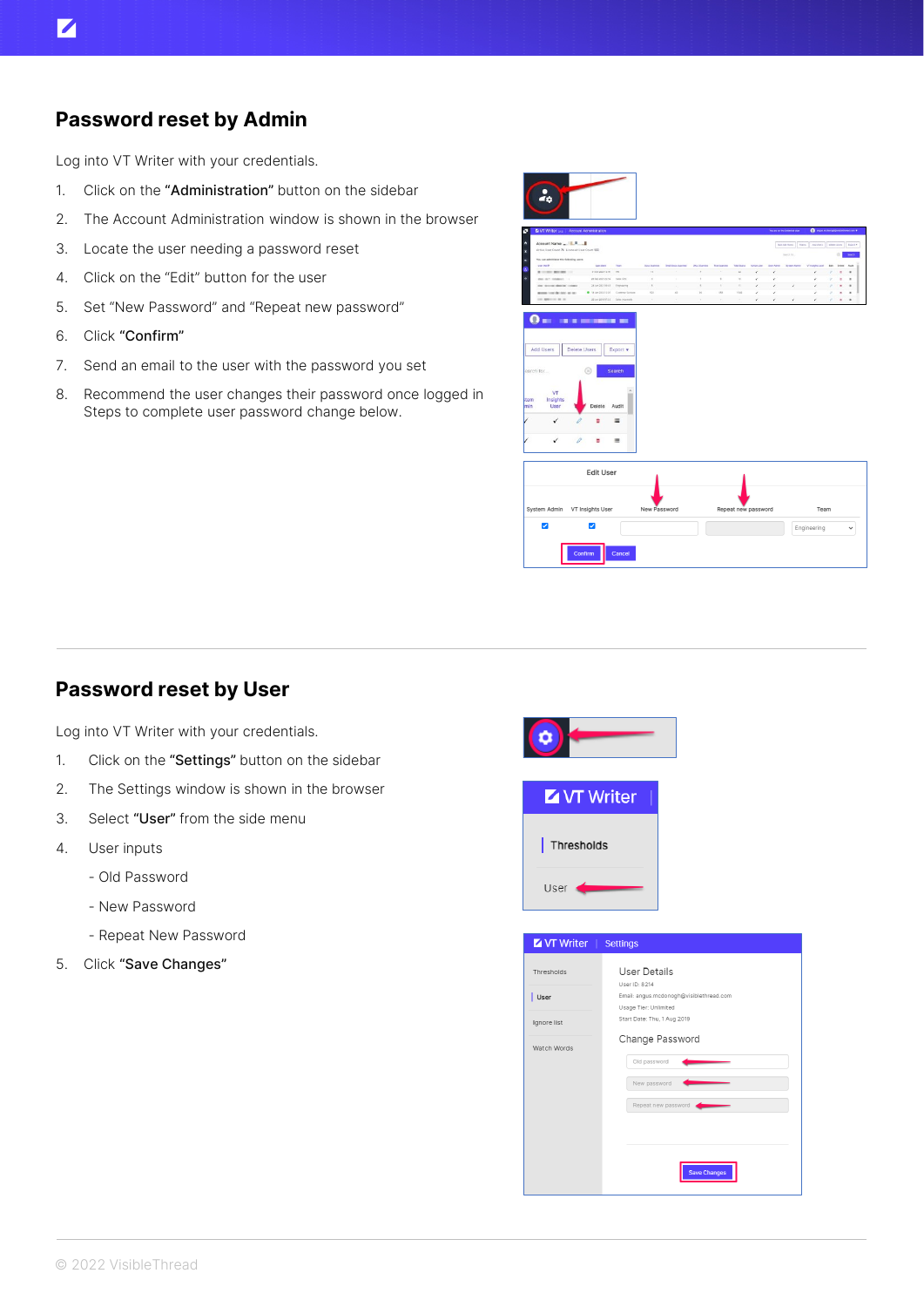Log into VT Writer with your credentials.

- 1. Click on the User Admin button on the sidebar
- 2. Click on the "Add Users" button
- 3. Add the email addresses of the new users in the text box. Please add one email ONLY per line.
- 4. Select the Team from the drop-down menu (if created).
- 5. Set the default password for the new users (e.g. "Password1"). This should be communicated to the users.
- 6. Click "Confirm"
- 7. Verify the NEW users appear in the User Admin list

#### PRO TIP

For bulk user creation, complete in batches of 500 users following Steps 2 & 3 above. Choose to configure a default password. **DO NOT** choose the option to send an activation email.

|                                        |                                                                                           | <b>Teams</b>                                                                                                                                                                                   | <b>Add Users</b> | <b>Delete Users</b> | Export v |
|----------------------------------------|-------------------------------------------------------------------------------------------|------------------------------------------------------------------------------------------------------------------------------------------------------------------------------------------------|------------------|---------------------|----------|
|                                        |                                                                                           | <b>Add Users</b>                                                                                                                                                                               |                  |                     |          |
|                                        | User Email addresses (one email address per line)                                         |                                                                                                                                                                                                |                  |                     |          |
|                                        | testuser1@visiblethread.com<br>testuser2@visiblethread.com<br>testuser3@visiblethread.com |                                                                                                                                                                                                |                  |                     |          |
| Team:<br>User Roles:                   |                                                                                           | Default team<br><b>Default team</b><br><b>Customer Success</b><br>demo team<br>Engineering<br>Management<br>Marketing<br>Sales (Australia)<br>Sales (EU)<br>Sales (South Africa)<br>Sales (US) |                  | $\mathbb{P}$        |          |
|                                        | Send activation email<br>Set default                                                      |                                                                                                                                                                                                |                  |                     |          |
| password                               | Confirm                                                                                   | Cancel                                                                                                                                                                                         |                  |                     |          |
|                                        | <b>Z VT Writer</b>   Account Administration                                               |                                                                                                                                                                                                |                  |                     |          |
|                                        | Account Name: New York 1                                                                  |                                                                                                                                                                                                |                  |                     |          |
|                                        | Active User Count 46 Licensed User Count 50                                               |                                                                                                                                                                                                |                  |                     |          |
|                                        | You can administer the following users                                                    |                                                                                                                                                                                                |                  |                     |          |
| o<br>A<br>$\overline{\mathbf{x}}$<br>œ | User Mail <sup>+</sup>                                                                    |                                                                                                                                                                                                | <b>Last Seen</b> | Team                |          |

a contract and contract

26 Jun 2019 07:33 Sales (Australia)

# Deleting Users

- 1. Click on the User Admin button on the sidebar
- 2. Click on the "Delete User(s)" button
- 3. Add the email addresses of the user(s) for deletion in the text box. Please add one email ONLY per line.
- 4. Select the "Delete User(s)" button
- 5. Verify the deleted users are removed from User Admin list.

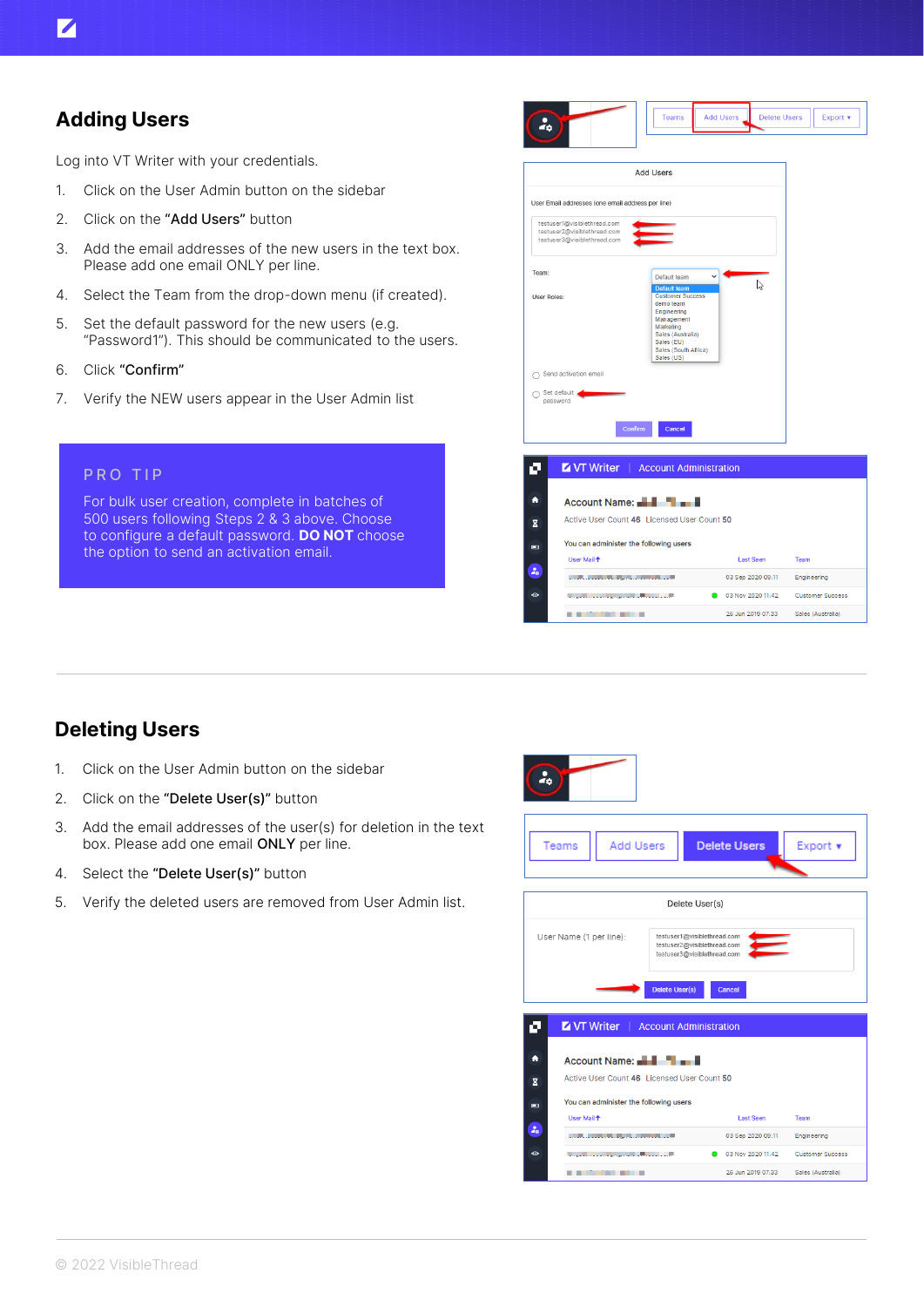### **NOTE**

Users must be created in VT Writer before you assign them to Teams.

# Adding Teams

- 1. Click on the User Admin button on the sidebar
- 2. Click on the "Teams" button
- 3. There are two methods to use, manually add Teams or import from a prepared .csv file.

#### Manual import

- a. Click on the "Add" button
- b. A new row is displayed at the bottom of the dialog box
- c. Manually input Team Name and Description
- d. Click "Save Changes"

#### Bulk import

- a. Click on the "Import from CSV" button
- b. The "Import Teams" Dialog box is presented
- c. Select the .csv file prepared with the list of new teams. This file should have 3 columns. The Team Name is mandatory while the description and user are optional. d. Click "Submit"
- 4. The "Imported Teams Preview" is displayed.
- 5. Drag the scroll bar down to preview new Teams from the .csv file.
- 6. Click the "Proceed with Import" button.
- 7. The "Imported Teams Results" dialog box is presented.
- 8. Click the "Return" button to go back to the Account Admin page.

| $\frac{1}{40}$ |                  |                     |          |
|----------------|------------------|---------------------|----------|
| Teams          | <b>Add Users</b> | <b>Delete Users</b> | Export v |

| Description<br>No Description<br>No Description<br>No Description<br>No Description<br>No Description           | Number of Users<br>3<br>4<br>$\overline{7}$<br>$\overline{2}$ |
|-----------------------------------------------------------------------------------------------------------------|---------------------------------------------------------------|
|                                                                                                                 |                                                               |
|                                                                                                                 |                                                               |
|                                                                                                                 |                                                               |
|                                                                                                                 |                                                               |
|                                                                                                                 |                                                               |
|                                                                                                                 | $\mathbf{1}$                                                  |
| No Description                                                                                                  | 13                                                            |
|                                                                                                                 |                                                               |
| <b>Import Teams</b>                                                                                             |                                                               |
| You can import a list of teams and assign users to those teams from a CSV file<br>Click here to see the format. |                                                               |
| Choose File   QS Test Teams.csv                                                                                 |                                                               |
|                                                                                                                 | <b>Save Changes</b><br>Close                                  |

|                      | Imported Teams Preview             |                                            |                        |                              |                                           |                     |
|----------------------|------------------------------------|--------------------------------------------|------------------------|------------------------------|-------------------------------------------|---------------------|
| z                    |                                    |                                            |                        | 见 Teams                      |                                           |                     |
| ۰                    |                                    | <b>Created Teams</b>                       |                        |                              | <b>Reactivated Teams</b>                  |                     |
|                      |                                    |                                            |                        |                              | Reactivate previously deactivated teams?  |                     |
|                      | Team                               | Description                                |                        | Team                         | Description                               |                     |
|                      | VT Test 3                          | QS Test 3                                  |                        |                              | No teams to reactivate.                   |                     |
|                      | VT Test 2                          | OR Test 2                                  |                        |                              |                                           |                     |
|                      | VT Test 1                          | OS Test 1                                  |                        |                              |                                           |                     |
|                      | $rac{1}{2}$                        | $-$                                        |                        |                              |                                           |                     |
|                      |                                    |                                            |                        | <b>R</b> Users               |                                           |                     |
|                      |                                    | <b>Assigned Users</b>                      |                        |                              | <b>Unassigned Users</b>                   |                     |
|                      |                                    | Clarry over user scan history to new Team? |                        |                              |                                           |                     |
|                      | Team                               | Description                                | User                   | Team                         | User                                      | Reason not assigned |
| ø                    |                                    |                                            |                        | Proceed with Import<br>Close |                                           |                     |
|                      |                                    |                                            |                        |                              |                                           |                     |
| <b>NATION</b><br>àá. | angua moderogh@visitiwthread.com ¥ |                                            |                        |                              |                                           |                     |
| Ister                | Imported Teams Results             |                                            | Overview               |                              |                                           | <b>Z</b> base to ON |
|                      |                                    | 见 Teams Created: 4                         | 2. Users assigned: 0/0 |                              | & Users unassigned: 0/0                   |                     |
|                      |                                    | <b>Teams and Assigned Users</b>            |                        |                              | Unassigned Team and User Details          |                     |
|                      | Team                               | Oestription<br><b>User</b>                 | Team                   |                              | <b>Resume not assigned</b><br><b>User</b> |                     |

`■`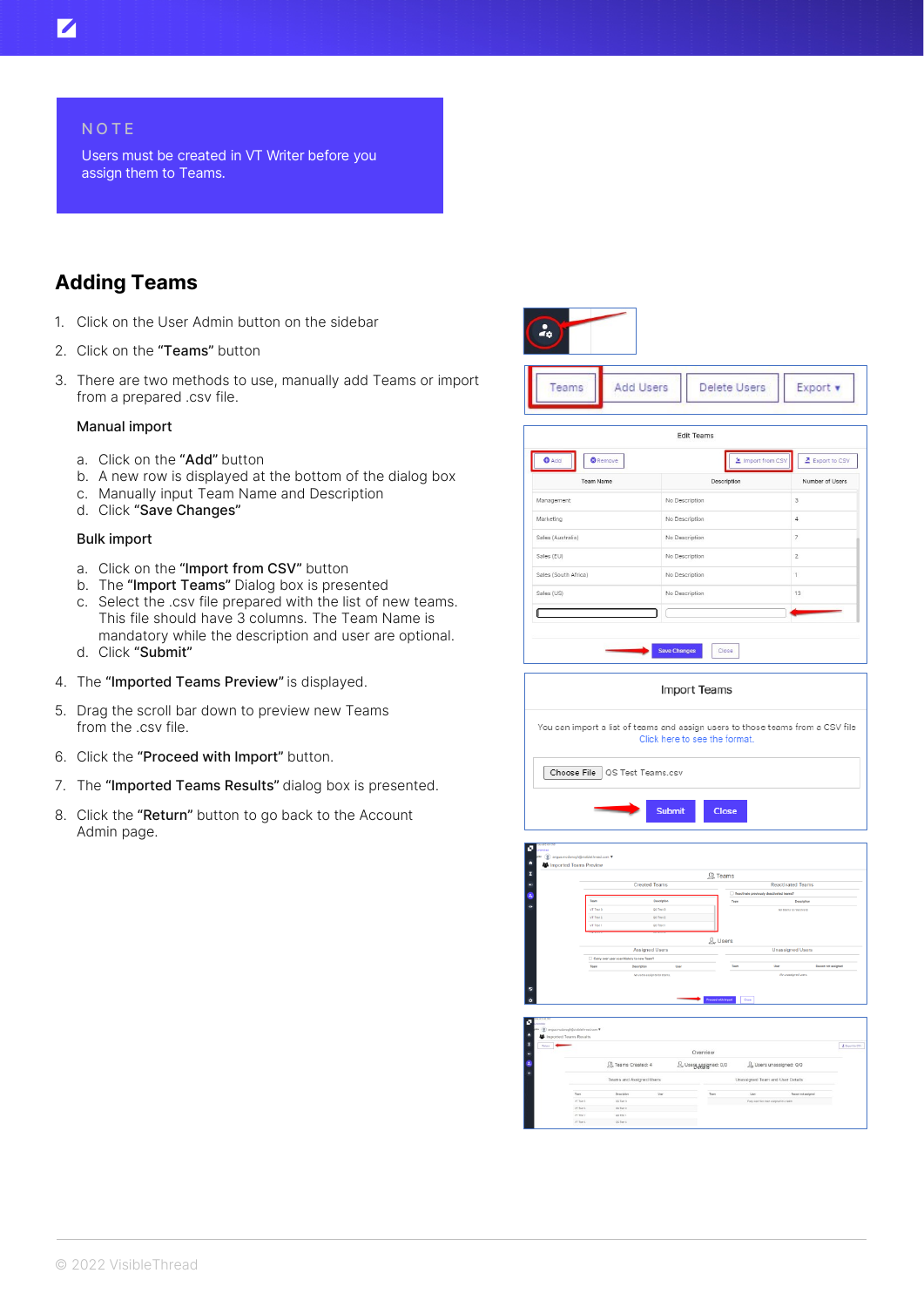# Assigning Teams to existing users

- 1. Click on the User Admin button on the sidebar
- 2. Click on the "Teams" button
- 3. Click on the "Import from CSV" button
- 4. The "Import Teams" Dialog box is presented. "Click here to see the format" for your .csv file.
- 5. Select the .csv file prepared with the list of Teams and users to be assigned to each team. This file should have 3 columns. The Team Name is mandatory, description, optional but must have the created username in the third column.
- 6. Click "Submit"
- 7. The "Imported Teams Preview" is displayed.
- 8. Drag the scroll bar down to preview Teams and users assigned. from the .csv file.
	- \* Bulk import Team / User assignment in batches of up to 2,000
- 9. Click the "Proceed with Import" button.
- 10. The "Imported Teams Results" dialog box is presented.
- 11. Click the "Return" button to go back to the Account Admin page.
- 12. The team alignment for your users will be displayed.

#### PRO TIP

Please make sure the email addresses used in your .csv file in lowercase only.

See here for instructions:

https://support.visiblethread.com/hc/enus/articles/360037411431-Converting-emailaddresses-to-lowercase-for-VisibleThread-import

| Teams                                | <b>Add Users</b>                                                                                                       | <b>Delete Users</b>                                |                                                 | Export v                                                                                      |
|--------------------------------------|------------------------------------------------------------------------------------------------------------------------|----------------------------------------------------|-------------------------------------------------|-----------------------------------------------------------------------------------------------|
|                                      |                                                                                                                        | Import Teams                                       |                                                 |                                                                                               |
|                                      | You can import a list of teams and assign users to those teams from a CSV file                                         | Click here to see the format.                      |                                                 |                                                                                               |
|                                      | Choose File   QS Test Teams.csv                                                                                        |                                                    |                                                 |                                                                                               |
|                                      | <b>Submit</b>                                                                                                          | <b>Close</b>                                       |                                                 |                                                                                               |
|                                      |                                                                                                                        | Import Teams                                       |                                                 |                                                                                               |
| Team name                            | Description (optional)                                                                                                 |                                                    | User (optional)                                 |                                                                                               |
| Mktg-EMEA                            | Marketing and Communications EMEA jack.black@mycompany.com                                                             |                                                    |                                                 |                                                                                               |
| Mktg-EMEA                            | Marketing and Communications EMEA frank.white@mycompany.com                                                            |                                                    |                                                 |                                                                                               |
| Finance                              | Corporate Finance<br>* Don't include the header on the CSV file.                                                       |                                                    |                                                 | amy.green@mycompany.com                                                                       |
|                                      | Choose File   No file chosen                                                                                           | Got it!                                            |                                                 |                                                                                               |
|                                      | <b>Submit</b>                                                                                                          | <b>Close</b>                                       |                                                 |                                                                                               |
| Б<br>Imported Teams Preview<br>z     | mogh@visiblettread.com<br><b>Created Teams</b>                                                                         | 见 Teams                                            |                                                 | Reactivated Teams                                                                             |
|                                      | Team<br>Description<br>VT Test 3<br>OS Test 3<br>VT Test 2<br>OS Test 2<br><b>VT Test 1</b><br>OS Test 1               |                                                    | $\Box$ Reactivate previously deactivated teams? | No teams to reactivate.                                                                       |
|                                      | <b>Assigned Users</b><br>Carry over user scan history to new Team?<br>Use<br>Description<br>Nr users assigned to teams | $\Omega$ , Users<br>Team<br>Close 1                |                                                 | <b>Unassigned Users</b><br><b>Reason not assigned</b><br>ther and the<br>No unassigned years. |
| Imported Teams Results               |                                                                                                                        |                                                    |                                                 |                                                                                               |
| tear.                                | 3 Teams Created: 0                                                                                                     | Overview<br><b>A.</b> User <sub>billigned 00</sub> | Sa Users unassigned: 0/0                        | $\pmb{z}$ functions:                                                                          |
|                                      | Teams and Assigned Users                                                                                               |                                                    | Unassigned Team and User Details                |                                                                                               |
| of the<br>et ties)<br><b>IT Fast</b> | or ber<br>$05\,\mathrm{Ker}\,\mathrm{i}$<br>(13.346.1)                                                                 |                                                    |                                                 |                                                                                               |
| itter<br>of fact<br>of fac           | 41344<br>GS Years<br>ot feet<br>on Net<br>oi sere                                                                      |                                                    |                                                 |                                                                                               |
| it fel                               | 03 544 8<br>il be l                                                                                                    |                                                    |                                                 |                                                                                               |
| v,                                   | <b>Z</b> VT Writer<br><b>Account Administration</b>                                                                    |                                                    |                                                 |                                                                                               |
| ٨                                    | <b>Account Name: VisibleThread</b>                                                                                     |                                                    |                                                 |                                                                                               |
| ⊠                                    | Active User Count 46 Licensed User Count 50                                                                            |                                                    |                                                 |                                                                                               |
| ш                                    | You can administer the following users                                                                                 |                                                    |                                                 |                                                                                               |
| User Mail +<br>۵,                    | .                                                                                                                      | <b>Last Seen</b><br>03 Sep 2020 09:11              |                                                 | Team<br>Engineering                                                                           |
| $\ddot{\circ}$                       |                                                                                                                        | O 04 Nov 2020 10:05                                |                                                 | Customer Success                                                                              |
|                                      |                                                                                                                        | 26 Jun 2019 07:33                                  |                                                 | Sales (Australia)                                                                             |
|                                      | <b>The Second Second Second</b>                                                                                        | 05 Jun 2019 15:08                                  |                                                 | Engineering                                                                                   |
|                                      | <b>BE A BAR DE</b><br><b>THE REAL PROPERTY</b>                                                                         | 21 Jul 2020 22:13<br>27 May 2020 12:30             |                                                 | Sales (Australia)                                                                             |
|                                      | <b>By Charles Committee Committee</b>                                                                                  | 13 Aug 2020 14:56                                  |                                                 | Engineering<br>Engineering                                                                    |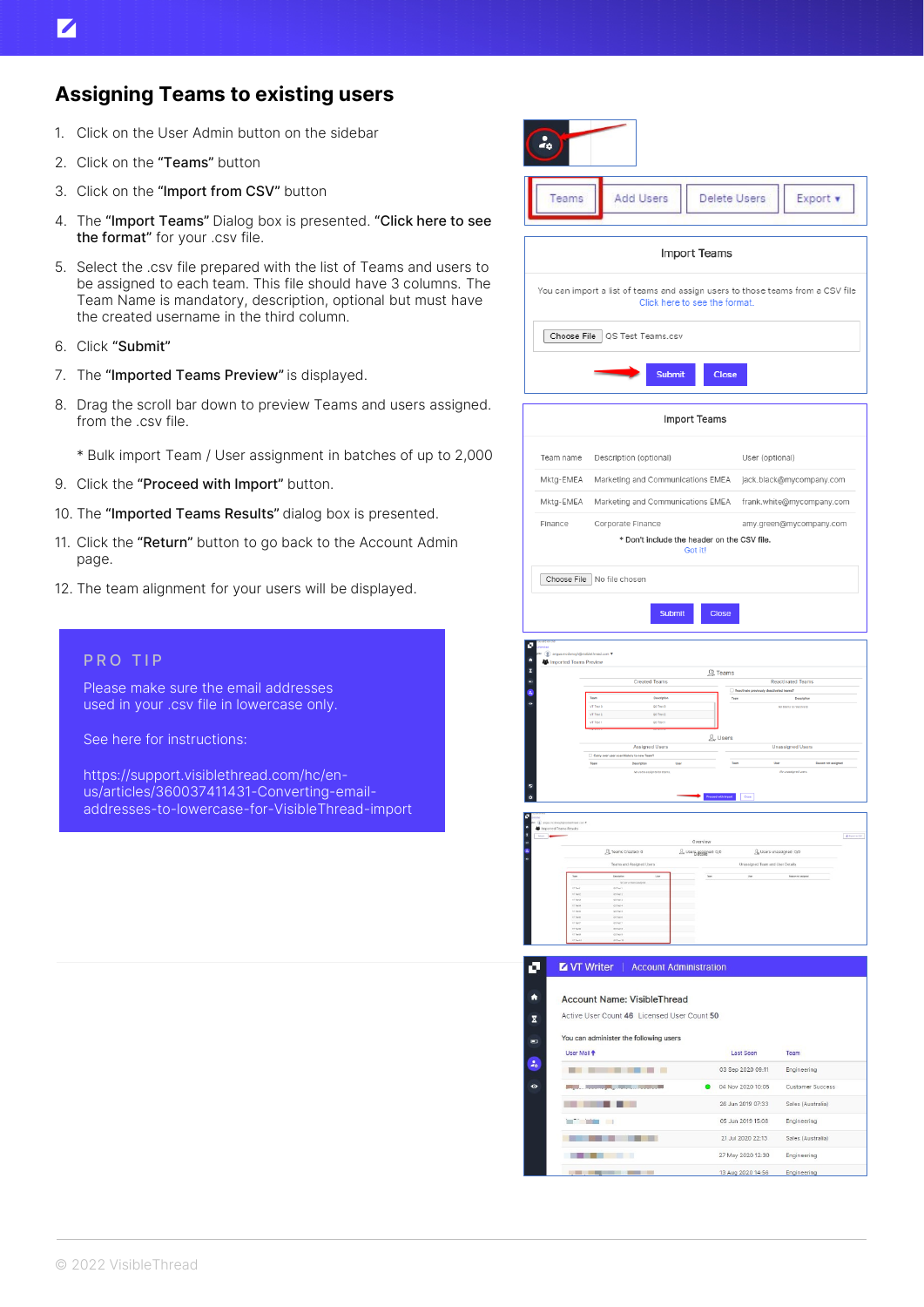#### **NOTE**

Z

Users must be created in VT Writer before you can Bulk Edit the roles

You can Bulk Edit the roles of users already created in VT Writer.

- 1. Click on the User Admin button on the sidebar
- 2. Click on the "Bulk Edit Roles" button
- 3. Click on the "Choose File" button
- 4. The "Bulk Edit User Roles" Dialog box is presented. "Click here to see the format" for your .csv file.
- 5. Select the .csv file prepared with the list of Teams and users to be updated. This file should have 5 columns.
	- User Mail Active User Admin System Admin Insights
- 6. Click "Submit"
- 7. The dialog box confirms successful edit.
- 8. If a user account from your .csv is not present in VT Writer you will receive a warning that the edit was not successful for those users.



| <b>Bulk Edit Roles</b>                                                              |
|-------------------------------------------------------------------------------------|
| Success - All roles set for Users                                                   |
| <b>Close</b>                                                                        |
|                                                                                     |
| <b>Bulk Edit Roles</b>                                                              |
| Success - The following users roles were not set as the users are undefined in your |

| Success - The following users roles were not set as the users are undefined in your<br>account. All other roles were saved. |  |
|-----------------------------------------------------------------------------------------------------------------------------|--|
| the property of the state property                                                                                          |  |
| A CONTRACTOR CONTRACTOR                                                                                                     |  |
| .                                                                                                                           |  |
|                                                                                                                             |  |
| <b>Close</b>                                                                                                                |  |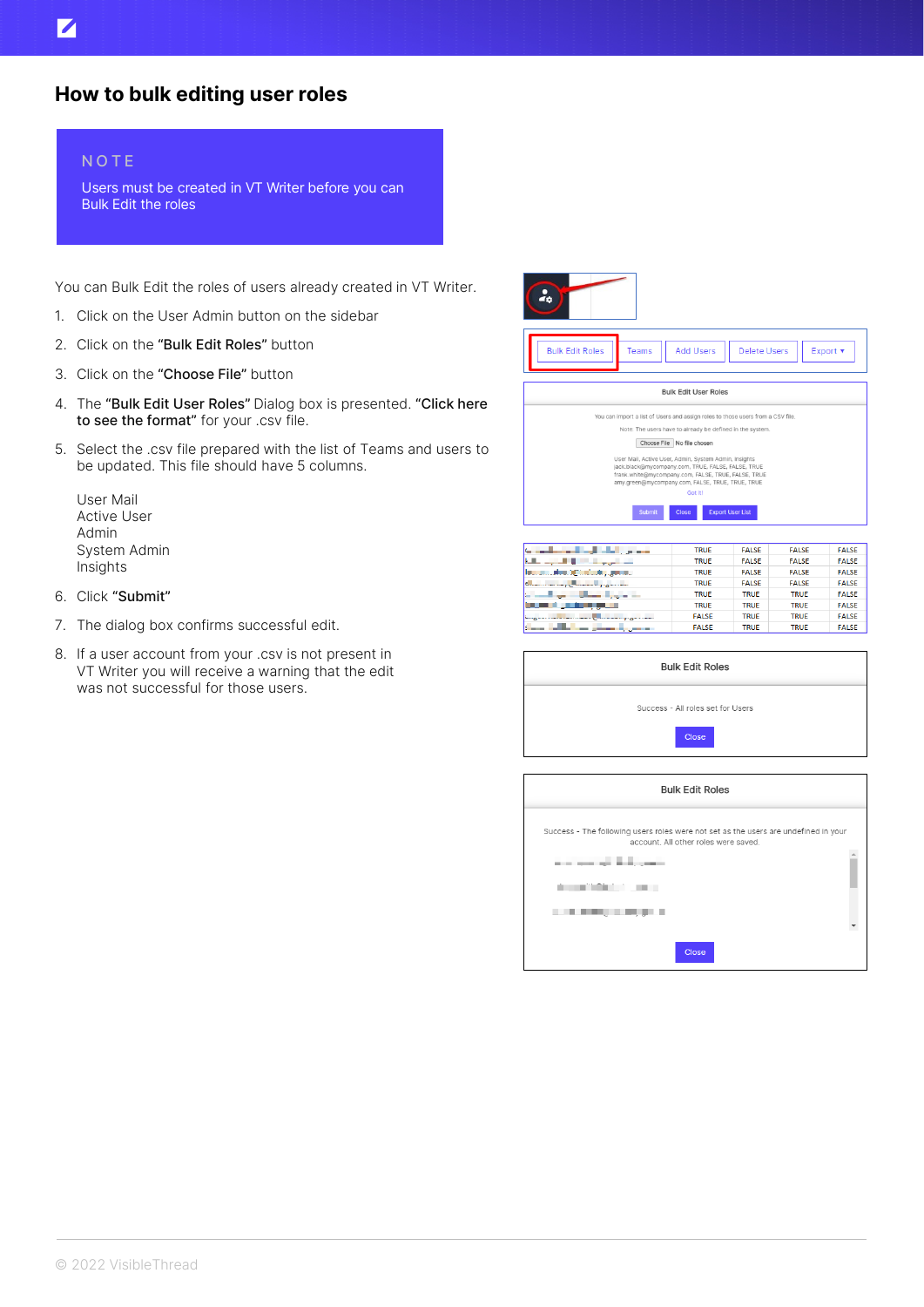## How to create Watch Words

#### What are Watch Words?

1. Watch Words help you flag terms and phrases for review by your authors/writers.

#### How to create your Watch Word list?

- 1. Click on the Settings button on the sidebar
- 2. Click on "Watch Words"

There are two primary ways to build your Watch Word lists. These are:

- Manually adding your watch words individually with VT Writer.
- A Bulk import from .CSV (Comma Separated Value) formatted text file.

#### How to manually add your Watch Word terms

- 1. Click on the "Add" button in the Watch Words window
- 2. A new row is displayed for your input.
- 3. Insert your new term details. Click the Case Sensitive box if your term requires this. Language is set to "All" by default.
- 4. Click "Save Changes"

You can add multiple terms by clicking the "Add" button prior to saving the Watch Word list.

#### How to import Watch Words from .csv

Write your list of Watch Word terms within MS Excel before creating in VT Writer

- 1. Create a new MS Excel file.
- 2. Populate Column A with the Category name/s.
- 3. Populate Column B with the Search Term.
- 4. Populate Column C with Advice.
- 5. Populate Column D with TRUE or FALSE. (Insert TRUE if the term is case sensitive.)
- 6. Save the file as a .csv file to your local desktop.

#### How to import your Watch Word Terms

- 1. Click on the "Import from CSV" button in the Watch Words window
- 2. The Watch Word dialog box is displayed
- 3. Select "Choose File" and browse to your csv file location
- 4. Select your import option. You can Append or Overwrite exiting watch words. Keep the default option for your first watch word list.
- 5. Click "Submit"
- 6. Your watch word list is displayed on screen.





| Watch Words <b>O</b><br>Last modified by david.colgan@visiblethread.com<br>Last modified at 12:04 28 Oct 2020 | This is a list of words and phrases that you want to check in the copy. Use categories to group the search terms. |             |                   |                                |
|---------------------------------------------------------------------------------------------------------------|-------------------------------------------------------------------------------------------------------------------|-------------|-------------------|--------------------------------|
| 0A64<br><b>O</b> Remove                                                                                       | <b>Save Changes</b><br>Version History                                                                            |             | X Import from CSV | 2 Export to CSV                |
|                                                                                                               | Search Term                                                                                                       | Description | Case sensitive    |                                |
| Category<br>TEST                                                                                              | motorola                                                                                                          |             | п                 | Actrics to language<br>A3<br>٧ |
| TEST                                                                                                          | solutions                                                                                                         |             | п                 | A5<br>$\checkmark$             |